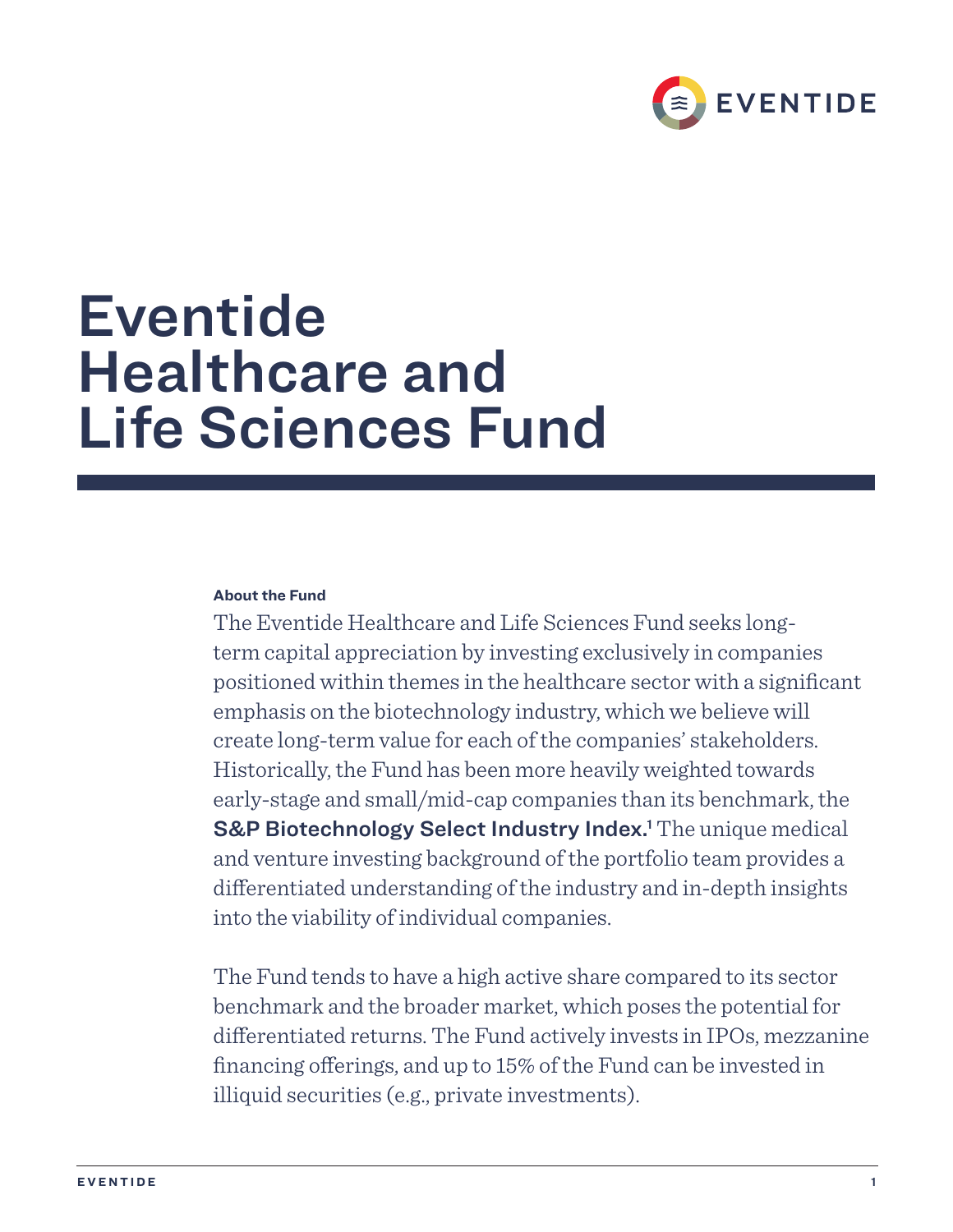As described in our process, a primary trait that Eventide seeks in each of its investments is whether the company is creating value for society. We believe biotechnology has a powerful role in meeting important human needs.

# **Investment Philosophy**

We believe high-quality companies that excel at creating value for others and trade at a discount to intrinsic value offer superior long-term risk-adjusted returns.

## **Process**

- **1. Idea generation: Understanding the industry**
	- a. Our investment process begins with understanding the big picture fundamentals within Healthcare. Many factors will greatly impact investments within the Healthcare sector and Biotech industry. Some of these factors include:
		- Scientific and medical advances
		- Changes in the standard of care of diseases
		- Unmet medical needs
		- Value proposition to patients
		- Total addressable market size
	- b. After we understand these fundamental factors, we seek to discern attractive long-term investment themes. We believe themes to be powerful drivers of long-term performance. The term "theme" is broad and can refer to a number of ways to categorize investment opportunities, but we see thematic investing as a way to identify what we believe to be future tailwinds resulting from the development of the economy. We then narrow our investment universe to those trends that we believe will have the most traction in the market over the next 1, 5, and 10 years. At Eventide, we focus on secular themes that we believe also promote a context conducive for human flourishing. Below are examples of themes that we have identified as themes within Healthcare more generally, and Biotech specifically, that we believe have the potential to promote human flourishing.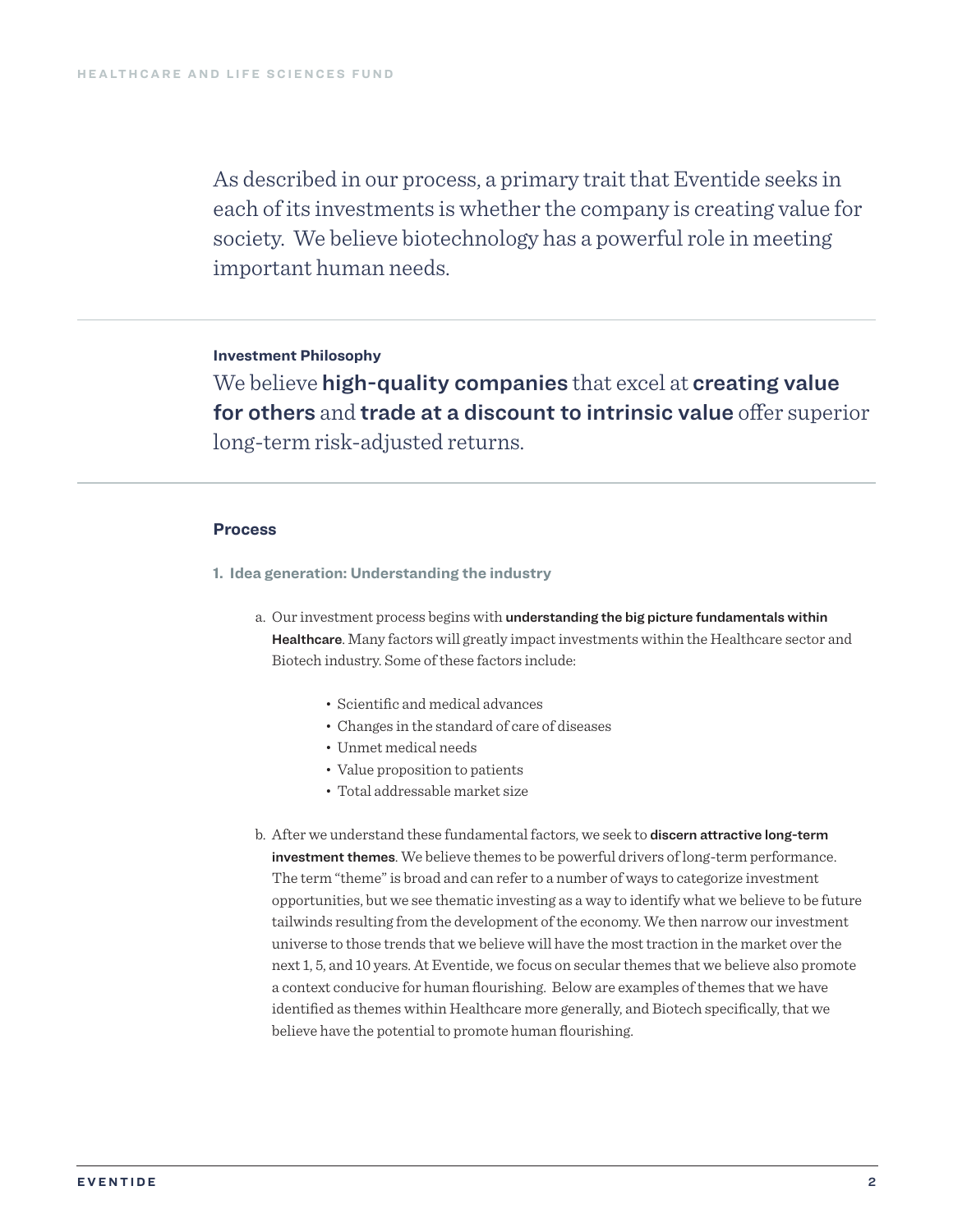

*These are representative examples of themes in the Healthcare and Life Sciences Fund*

c. The portfolio manager and analysts perform macro due diligence on the fundamental industry factors and themes by staying current on relevant scientific and medical literature, engaging key opinion leaders within the industry, attending scientific and medical conferences, and speaking with experienced physicians to gauge an opinion on each theme's investment viability. We believe this immersive approach to understanding the industry is an important part of investment due diligence.

#### **2. Fundamental Security Selection**

a. Our security selection process begins by researching companies within the themes that we have become deeply familiar with from the idea-generation phase of the process. As we evaluate individual companies, we start with a qualitative analysis. To this end, we seek to invest in companies that we deem to be "high-quality" by embodying three key traits:

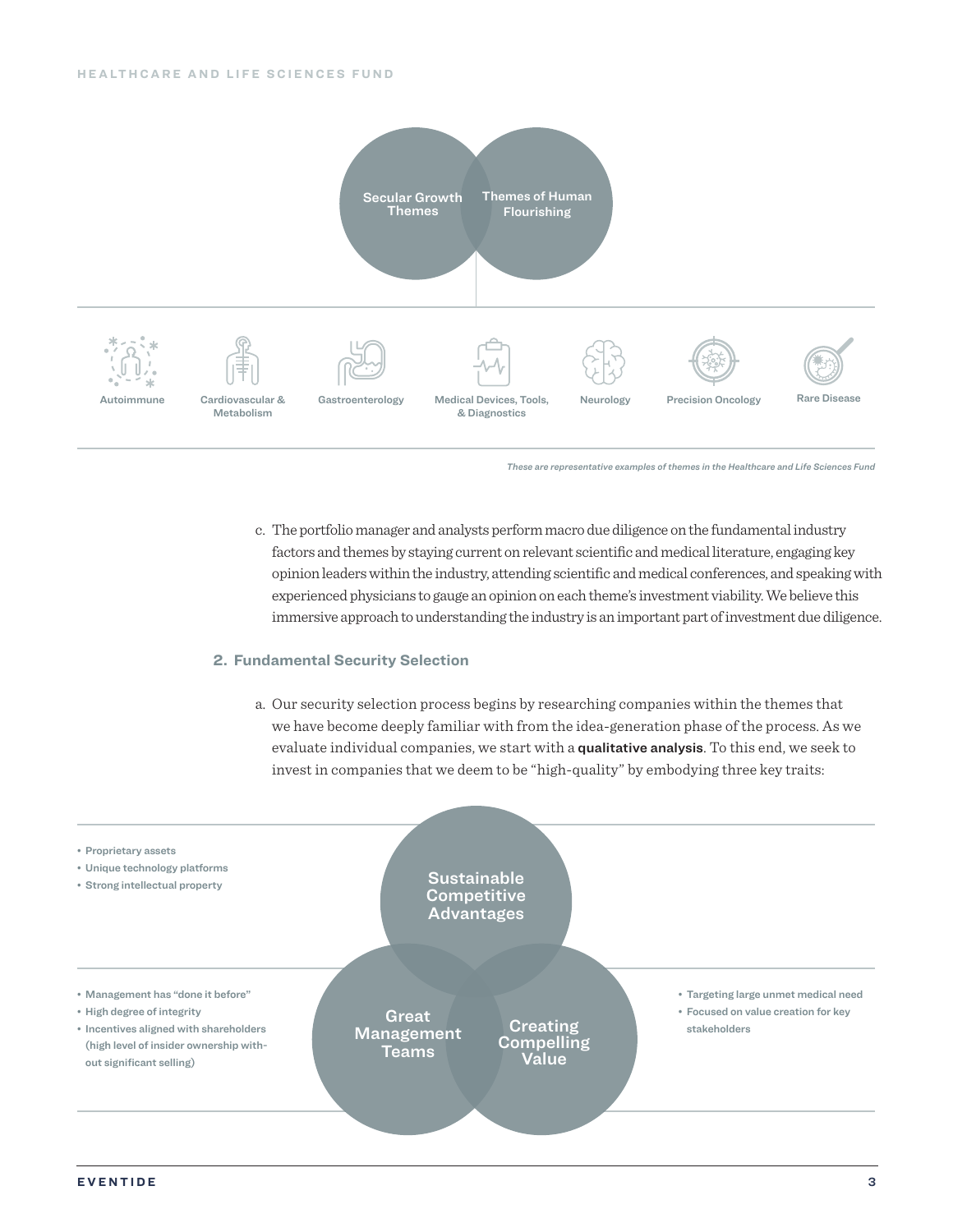b. An essential piece of our qualitative analysis is our Business 360® framework that we use to evaluate whether a company is creating value for or extracting value from its various stakeholders. This framework has been formalized and implemented through a proprietary technology platform called Edify, which combines third-party data alongside Eventide's research and insights from key opinion leaders.



Business 360® targets a holistic framework for evaluating both a company's long-term competitive advantage and its impact on human flourishing by analyzing its operations and strategy through the lens of key stakeholders.



- c. Alongside our qualitative analysis, we employ a financial analysis where we first evaluate a company's current financial strength:
	- Well capitalized (≥ 1 year of cash remaining) to reach key milestones (clinical trial data release, FDA indication, product launch)
	- Clean capital structure (no warrants or heavy debt burden)
	- No known history of ill-conceived and/or poorly-executed financings (extremely dilutive)

Then, we analyze the potential for future profitability:

- Current financing needs (i.e., dilution)
- Total addressable market (based on epidemiology)
- Penetration rate (based on competition for target product profile)
- Pricing (based on comparables)
- Lifespan of sales (based on IP)
- d. After we perform the qualitative analysis and financial analysis of a company, we estimate its intrinsic value by performing a discounted cash flow (DCF) valuation analysis. This analysis considers the magnitude, timing, and risk of future free cash flows, discounted to today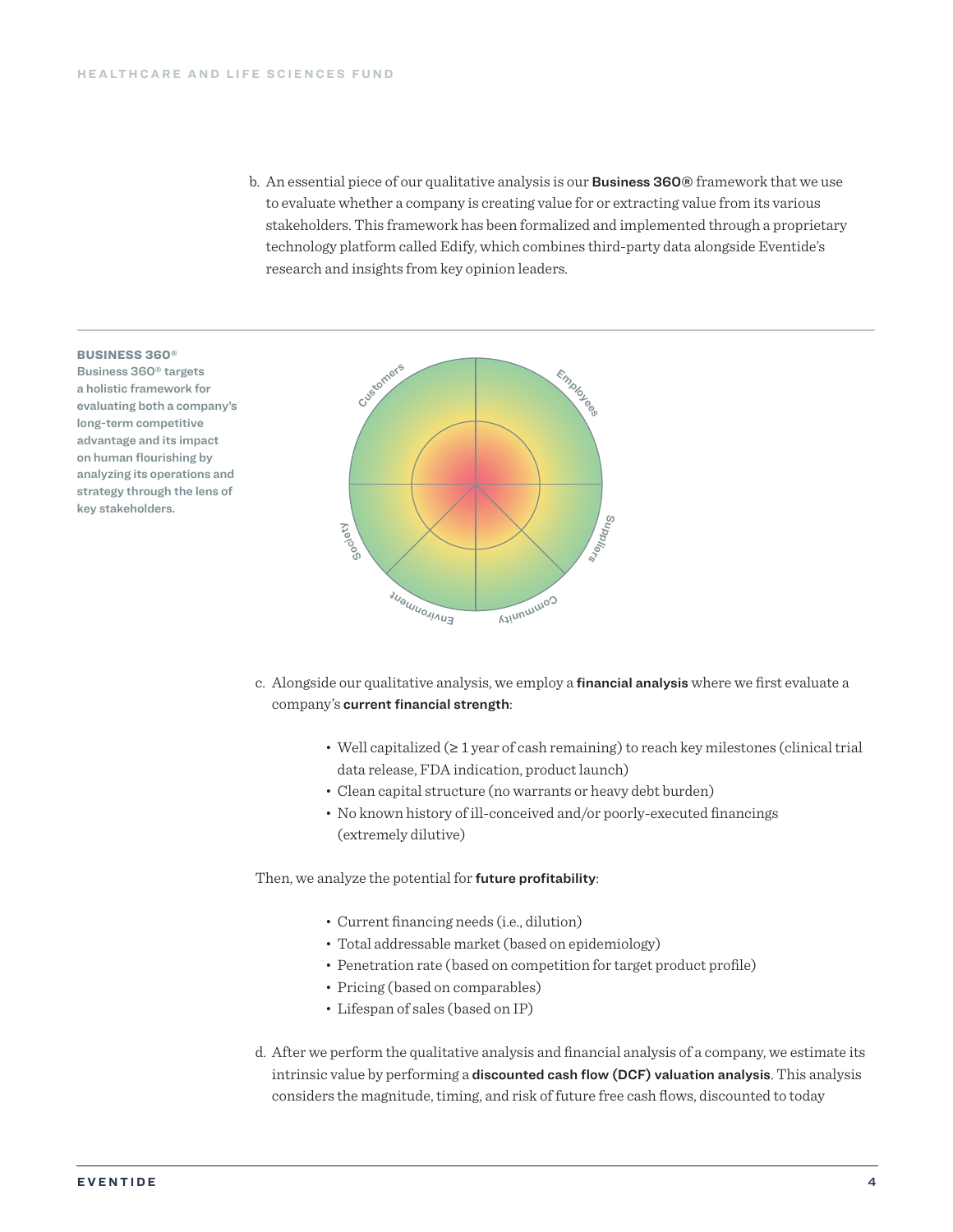based on the company's cost of capital. It also considers the sustainability of its competitive advantages. Once we have estimated an intrinsic value for the company, we compare our estimates to market consensus to assess the opportunity.

## **3. Portfolio construction and risk management**

a. The Healthcare and Life Sciences Fund is a concentrated portfolio that typically houses 60- 70 companies within a solo sector. Therefore, internal diversification comes from a strong knowledge of risk factors that could impact specific holdings, such as advancements or setbacks in particular fields of study, M&A trends and likelihood of positive or negative outcomes from binary events (clinical trials, FDA approvals, etc.). The manager will adjust estimates, price targets, conclusions, and position sizes to reflect changes in industry fundamentals.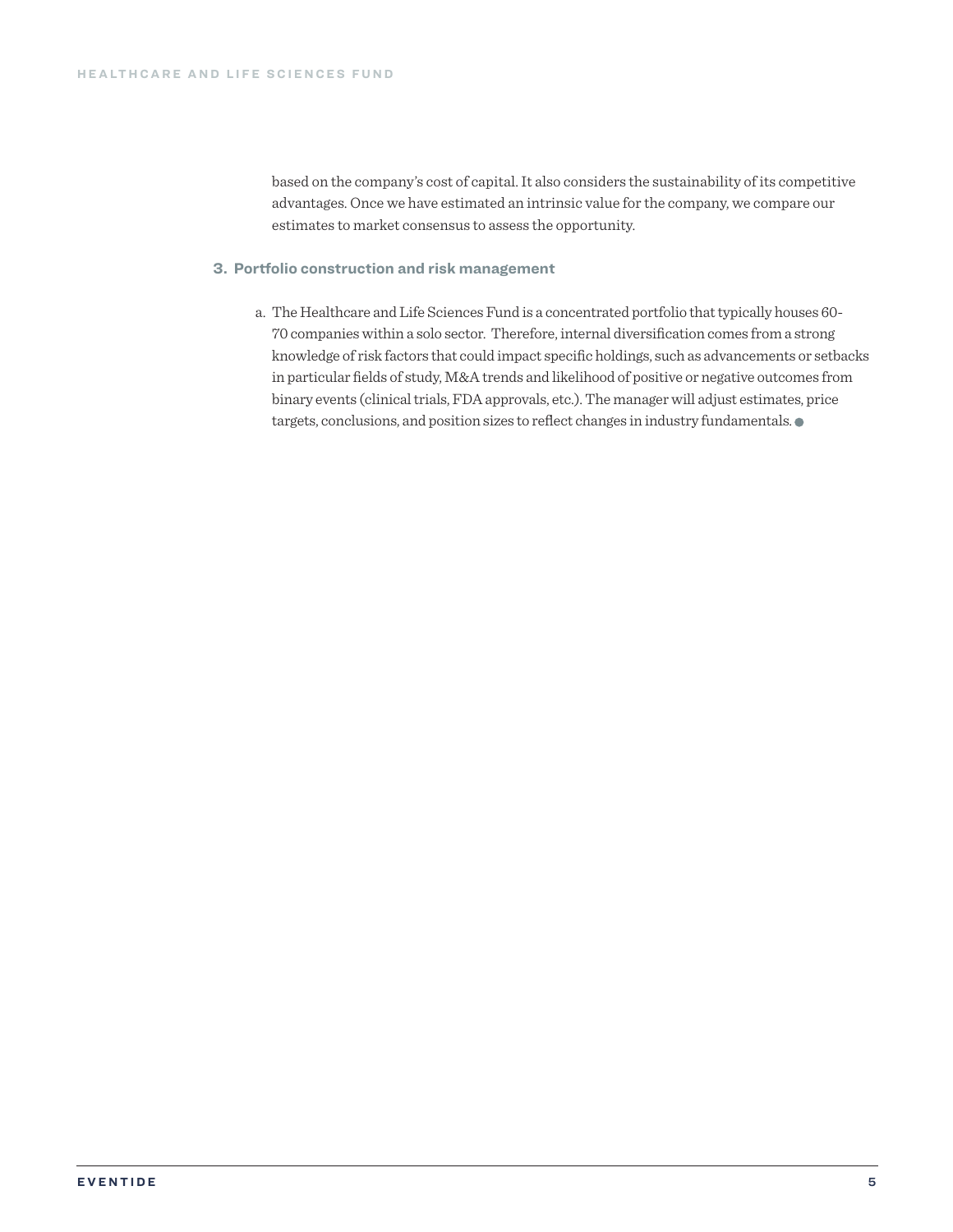



#### **Portfolio Management Team**

**FINNY KURUVILLA, MD, PHD Co-Chief Investment Officer, Senior Portfolio Manager, Founding Member**

Finny Kuruvilla, MD, PhD, serves as co-CIO for Eventide and Senior Portfolio Manager for the Eventide Gilead Fund and the Eventide Healthcare & Life Sciences Fund.

Dr. Finny Kuruvilla has a unique background in healthcare, statistics, and investing. He holds an MD from Harvard Medical School, a PhD in Chemistry and Chemical Biology from Harvard University, a master's degree in Electrical Engineering and Computer Science from MIT, and a bachelor's degree from Caltech in Chemistry. He completed his residency and fellowship at the Brigham & Women's Hospital and Children's Hospital Boston where he cared for adult and pediatric patients suffering from a variety of hematologic, oncologic, and autoimmune disorders. Subsequently, he was a research fellow at MIT where he designed and implemented statistical algorithms involving logistic regression and pseudo-Bayesian expectation maximization.

As an avid proponent of values-based investing, Dr. Kuruvilla has developed standards for selecting ethical companies at the outset of the stock selection process.

#### **JOY GHOSH, PHD**

#### **Portfolio Manager, Senior Research Analyst**

Joy Ghosh, PhD, serves as a Portfolio Manager for the Eventide Healthcare and Life Sciences Fund and Senior Research Analyst on other Eventide funds.

Dr. Ghosh has a cross-disciplinary background in biopharma/biotech R&D, business development/M&A, and healthcare investing. Prior to joining Eventide, from 2017-2020, Dr. Ghosh was an Associate/Vice President at Bain Capital for their Life Sciences Fund. From 2016-2017, Dr. Ghosh was a Sr. Manager at Biogen. From 2009-2016, Dr. Ghosh was an Investigator at the Novartis Institutes of Biomedical Research. Prior to Novartis, Dr. Ghosh was a postdoctoral scientist at Brigham and Women's Hospital/Harvard Medical School and Boston University School of Medicine.

He holds a PhD from the University of Washington, Seattle in Biomolecular Structure and Design and a bachelor's degree from the University of Texas at Austin in Biochemistry.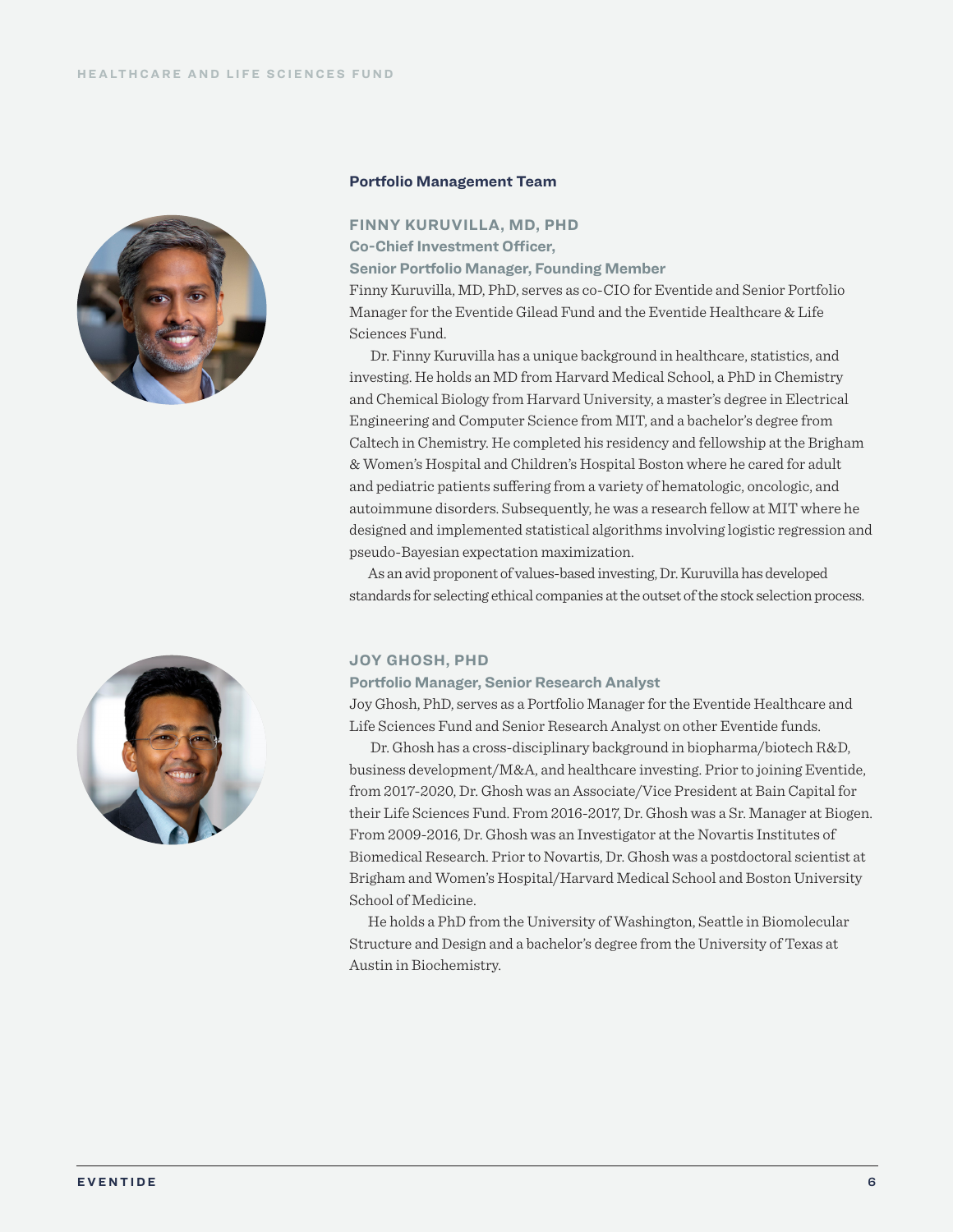



## **Portfolio Analysts**

**BRIAN CHOW, PHD**

**Research Analyst**

Mr. Chow holds a PhD in Neuroscience from Harvard University's Graduate School of Arts and Sciences, where he studied the biological mechanisms underlying the bloodbrain barrier that have the potential to enhance drug delivery to the brain to treat neurological disorders. He published his discoveries as the first author in the journals *Nature* and *Neuron*. He has also written two review articles published in *Nature Reviews Neuroscience* and *Trends in Neurosciences*.

He holds a B.S. in Biology and Chemistry from the University of California San Diego.

# **WESTLEY DUPRAY**

# **Research Analyst**

Prior to joining Eventide, Mr. Dupray spent three years at SVB Leerink where he served as Equity Research Associate and then Vice President, covering companies in the Life Science Tools and Diagnostics space after having spent one year covering Healthcare IT and Distribution companies. Prior to that, he worked as a Credit Risk Analyst at Philips Healthcare.

Mr. Dupray has a bachelor's degree in Economics and Finance and a minor in mathematics from Bentley University. He holds the Chartered Financial Analyst designation and is a member of the CFA Society Boston and CFA Institute.



**SUAN TUANG, MD, PHD**

**Associate Research Analyst**

Mr. Tuang holds a PhD in Chemistry from MIT, where he developed bioconjugation tools for protein therapeutics. He is a 2016 Paul and Daisy Soros Fellow. He holds a B.S. in Chemistry from MIT.